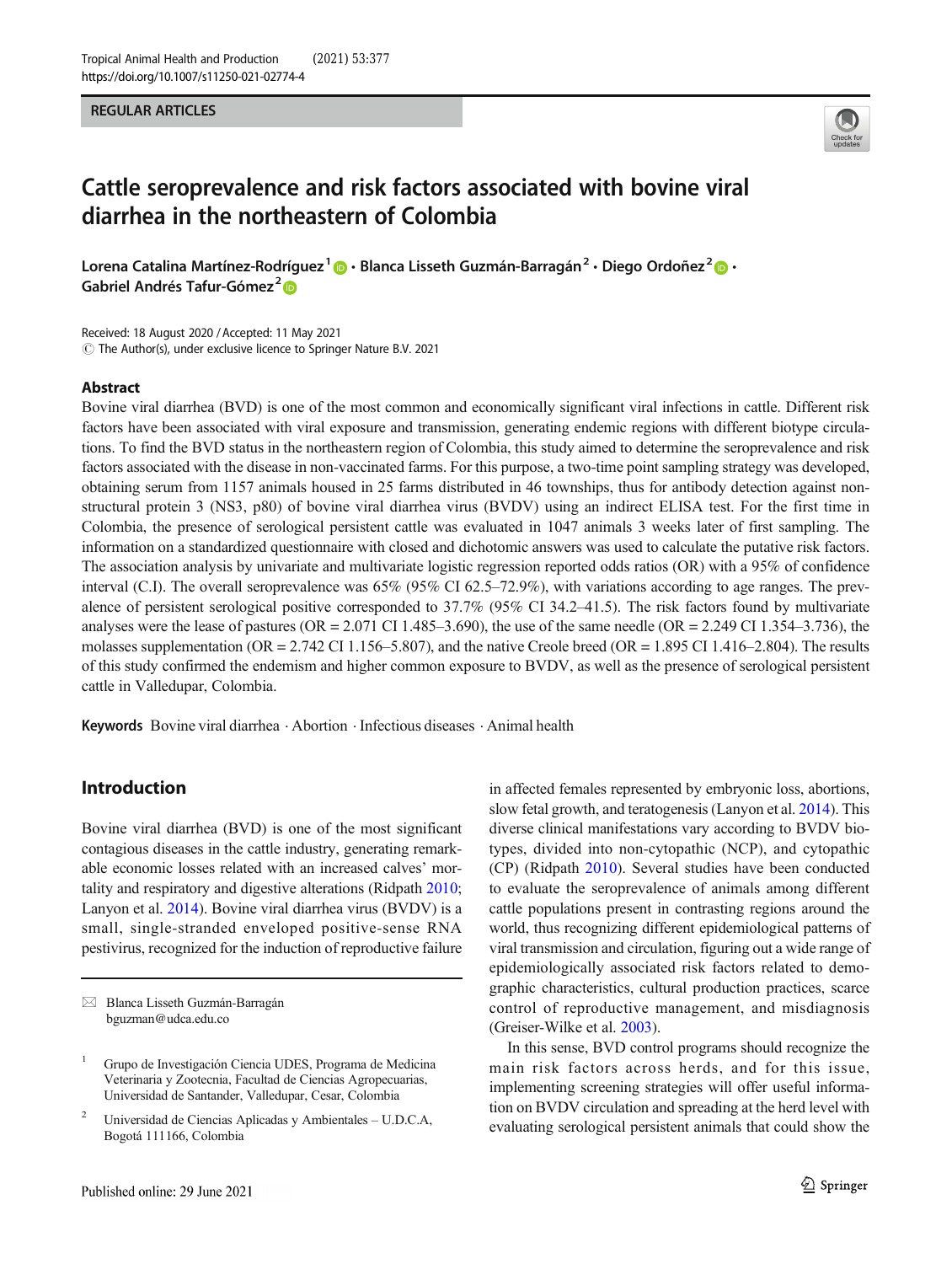exposure to multiple strains even within the same biotype and possible sustained infections from continuous exposure to unvaccinated animals (Laureyns et al. [2010\)](#page-5-0). Besides this, the presence of persistently infected (PI) animals within the herds and the indiscriminate movement of animals between different farms and regions increase the viral shedding and distribution (Ridpath [2010;](#page-6-0) Lanyon et al. [2014](#page-5-0)).

In Colombia, BVD's first outbreak occurred in Friesian calves imported from Nederland in 1975 (Parra et al. [1994\)](#page-6-0), and the first isolation of BVDV's NCP biotype was confirmed in 1981 (Gallego et al. [1986](#page-5-0); Rweyemamu et al. [1990](#page-6-0)). The first serological screening using samples from nine regions of the country revealed 47.2% of BVDV seropositivity confirming the ease of virus spreading (Griffiths et al. [1983\)](#page-5-0). Currently, a reduced number of earlier reports have estimated an increasing seroprevalence in non-vaccinated farms over time, but little is known about the prevalence of serologically persistently animals, and the information about risk factors is lacking, particularly for the northeastern region of the country (Cedeño et al. [2011](#page-5-0); Cruz et al. [2014](#page-5-0); Ramirez et al. [2016](#page-6-0); Moreno et al. [2017\)](#page-5-0). Therefore, the present study aimed to investigate the seroprevalence and potential risk factors associated with BVD infection in non-vaccinated cattle farms from Valledupar, northeastern Colombia.

# Materials and methods

#### Study area

The study was carried out in 46 farms from 25 townships of 102 villages placed in the rural area of Valledupar's municipality, geographically situated at N 10°27′37″ E 73°15′35″ in Cesar's department in the northeastern region of Colombia, covering  $4977 \text{ Km}^2$  of surface evaluated area. This region has been situated in an altitude of 180 m.a.s.l. and characterized by having 36 °C of average temperature throughout the year. The rain pattern is bimodal, with a marked dry season during the first months of the year and two rainy seasons in April to June and September to November month's interval, having an average annual rainfall of 1124 mm per year (IDEAM [2014\)](#page-5-0).

### Study population

The study was focused on bovine livestock maintained under traditional and cultural husbandry practices on extensive and semi-intensive systems, characterized mainly by dual-purpose cattle production. These animals did not receive any previous BVDV vaccine and reared together with other animals, sharing the same grazing areas without considering sex, age, or weight parameter differentiation. The population census in Valledupar's municipality corresponded to 157,872 animals according to the regional and national registry of cattle. The

farms were composed by zebu, Creole, crossbreed, and native Creole (Criollo Caqueteño) cattle (ICA [2016](#page-5-0)).

#### Study design and sampling

An epidemiological cross-sectional study was carried out using a sample estimated from an overall census of 157,872 bovines, considering 50% of expected prevalence (Motta et al. [2013\)](#page-6-0), 95% as confidence interval, and 3% of estimated error according to Thrusfield et al. [\(2018\)](#page-6-0) postulates. Using these parameters, the sample size was calculated in Epinfo™ software version 7 (CDC) estimating 1068 animals. Finally, considering the field's losses, 1157 animals were randomly sampled from 46 farms in 25 different villages in later 2016 October and earlier 2017. To find serological persistent animals within the evaluated cattle population, a second sampling based on 1098 bovines was conducted 3 weeks later. The statistical differences between both samplings were evaluated by the Z test.

#### Sample collection and serological evaluation

All procedures involving the blood collection of animals followed the national and international protocols for research in veterinary medicine. The blood samples were collected from the tail vein using vacuum tubes (Vacutainer) without anticoagulant. These samples were preserved in refrigeration at 4 °C until arriving at the laboratory, and the sera were obtained by centrifugation at  $500 \times g$  for 10 min and conserved at −20 °C until ELISA testing. To track the antibodies produced during natural exposition to BVDV, the competitive INGZIM BVD Compact ELISA based on recombinant p80 (NS3) antigen and their binding p80 MAbs was used following the manufacturer's instructions. To detect p80 (NS3) antibodies' presence, the sampled animals' sera were diluted at 1:5 and incubated for 1 h on NS3 antigen-coated plates. Specific antibodies were quantified blocking the binding percentage of second MAb specific for BVDV p80. Finally, the cut-off was estimated following the formulae [cut-off (positive) =  $0.3 \times (OD \text{ of negative control})$ ; cut-off (negative) =  $0.3 \times (OD)$  of negative control]. The samples with OD over or below cut-off were interpreted as positive or negative, respectively (Frey et al. [1998\)](#page-5-0)

#### Statistical and association analyses

The prevalence was calculated using the Epi Info™ software version 7 (CDC). The 95% confidence intervals (CI) for prevalence values were estimated using the SAS® software (SAS INSTITUTE 9.0). Prevalence results were introduced into ArcGIS 10. 1 (ESRI) software using [https://sites.google.](https://sites.google.com/site/seriescol/shapes) [com/site/seriescol/shapes](https://sites.google.com/site/seriescol/shapes) for designing the isopleth map with Kriging interpolation by estimated prevalence. To assess risk factors associated with seropositivity of BVD in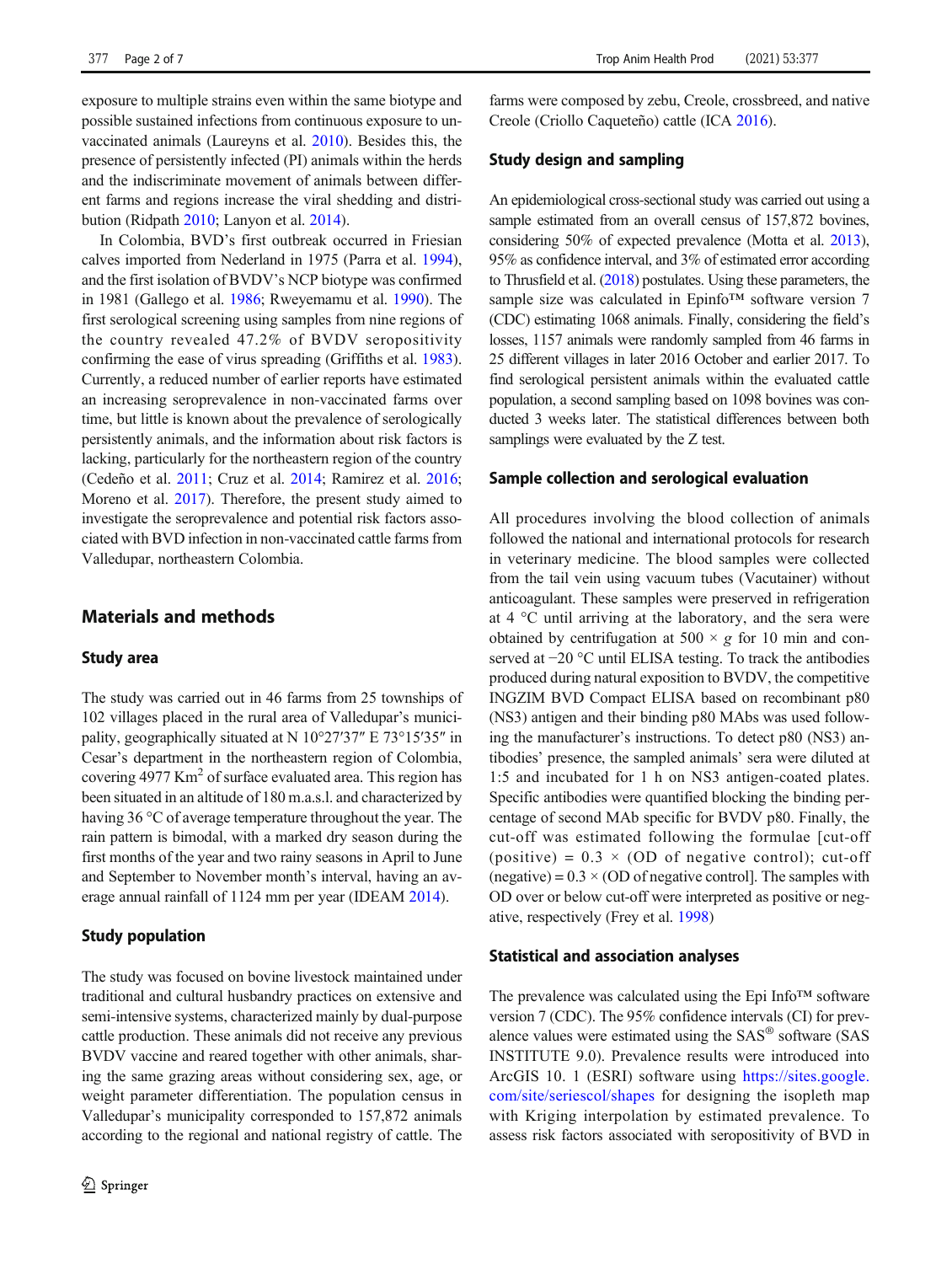sampled farms, 108 variables including sex, age, breed, the presence of other animal species, land extension, water source, food, type of reproduction, pasture leasing, purchase and sale of animals, management practices, and biosecurity were tested by univariate analysis and Pearson's Chi-square test. Subsequently, a multivariate model was conducted including variables with  $p \leq 0.5$  from univariate analysis. The multivariate analysis was performed using a logistic regression model analyzed by SPSS version 20 software (SPSS Inc., Chicago, II, EE. UU).

# **Results**

## Seroprevalence

The ELISA results of the first sampling  $(n = 1157)$  showed 755 positive animals, estimating a 65.2% (95% CI 60.7– 70.0%) overall seroprevalence, remarking at 100% of positivity at farm level (95% CI 74.0–13.2 %). The seroprevalence considering sex was 67.5% (95% CI 62.5–72.9%) and 54.1% (95% CI 44.4–65.3%) for females and males, respectively. Considering age's interval, the animals younger than 1-yearold showed 54.0% of positivity, whilst those among 1 to 2 years old presented 60.5% of positivity. The animals from 2 to 3 years old showed 65.3% of positivity, and animals more than 3 years old showed 69.9% of positivity (Table 1). The level of involvement map represented a heterogeneous distribution of BVD positive farms within localities, including 6 localities with low (2.8–5) and 8 with high affectations (8.5– 9.9), respectively (Fig. 1).

The second sampling used  $(n = 1098)$  showed 415 persistent seropositive animals with a seroprevalence of 37.7% (95% CI 34.2–41.5). Considering different age ranges, cattle within 3 to 24 months (about 2 years) presented 37.2% of seropositivity, whilst bovines older than 24 months showed 37.8%. The comparison between both samplings by the Z test



Fig. 1 Level of involvement of the BVDV in northeastern area of Colombia

resulted in  $p \leq 0.005$ , finding statistically significant differences (Table 1).

#### Risk analysis

The univariate analysis significance results ( $p \le 0.1$ ) are displayed in Table [2.](#page-3-0) For this study, the risk factors were

Table 1 Percentage of positive animals (first sampling) and serological persistent positive (second sampling) for BVD according to age in the northeastern area of Colombia

| Sampling              | Sampled animals $(n)$ | Positive herd $(\% )$ | Positive animals $(n)$ | Positive $(\% )$ | <b>CI</b>     |
|-----------------------|-----------------------|-----------------------|------------------------|------------------|---------------|
| Total first sampling  | 1157                  | 100                   | 755                    | 65.2             | $60.7 - 70.0$ |
| Under 1 year          | 237                   | 76.0                  | 128                    | 54.0             | $45.2 - 63.9$ |
| $1-2$ years           | 137                   | 67.5                  | 83                     | 60.5             | $48.5 - 74.7$ |
| $2-3$ years           | 107                   | 56.5                  | 71                     | 66.3             | $52.2 - 83.2$ |
| More than 3 years     | 676                   | 95.6                  | 473                    | 69.9             | $63.8 - 76.4$ |
| Total second sampling | 1098                  | 80.4                  | 415                    | 37.7             | $34.2 - 41.5$ |
| $3-24$ months         | 51                    | 56.5                  | 19                     | $37.2*$          | $23.1 - 57.1$ |
| More than 24 months   | 1047                  | 78.2                  | 396                    | $37.8*$          | $34.2 - 41.6$ |
|                       |                       |                       |                        |                  |               |

CI, confidence interval (95%). \*Percentage of persistent serological positive animals among previously sampled populations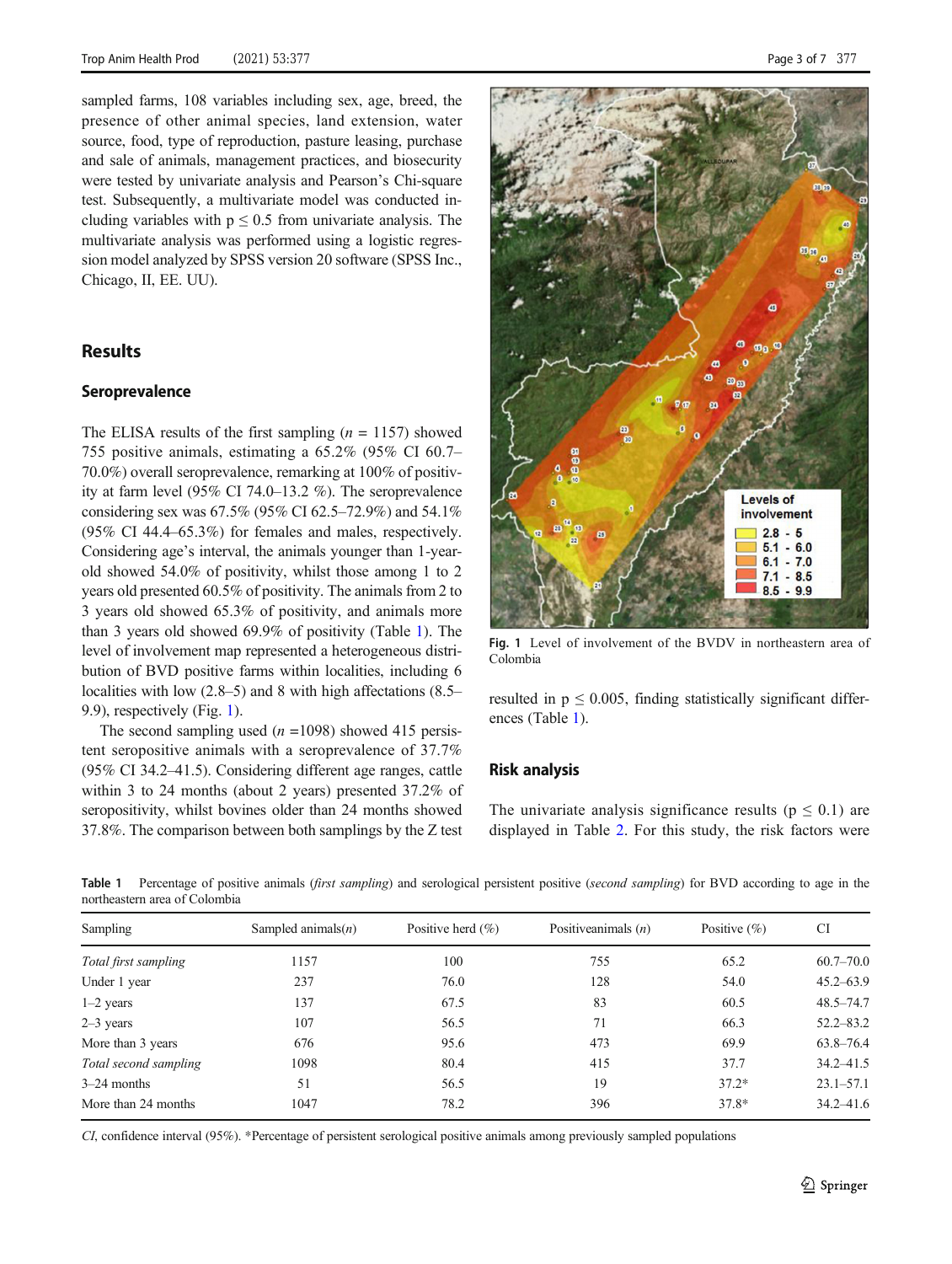<span id="page-3-0"></span>Table 2 Univariate analysis of the risk factors associated with BVD seroprevalence in the cattle of the northeastern area of Colombia

| General variables                 | OR.   | $X^2$ | p        | СI              |  |  |
|-----------------------------------|-------|-------|----------|-----------------|--|--|
| Male sex                          | 0.673 | 6.058 | $0.006*$ | $0.491 - 0.925$ |  |  |
| Age under 1 year                  | 0.549 | 16.63 | $0.000*$ | $0.410 - 0.734$ |  |  |
| Creole breed                      | 0.581 | 17.13 | $0.000*$ | $0.448 - 0.751$ |  |  |
| Crossbreed breed                  | 0.166 | 29.61 | $0.000*$ | $0.076 - 0.338$ |  |  |
| Brahman breed                     | 0.492 | 16.12 | $0.000*$ | $0.344 - 0.696$ |  |  |
| Gylorando breed                   | 0.634 | 9.133 | $0.001*$ | $0.469 - 0.851$ |  |  |
| Native undetermined breed         | 0.702 | 5.191 | $0.011*$ | $0.515 - 0.950$ |  |  |
| Native creole breed               | 1.529 | 11.45 | $0.000*$ | 1.194-1.958     |  |  |
| Management and biosafety measures |       |       |          |                 |  |  |
| Same needle usage                 | 2.281 | 22.36 | $0.000*$ | 1.609-3.237     |  |  |
| Entry of vaccinated cattle        | 0.686 | 9.267 | $0.001*$ | $0.537 - 0.874$ |  |  |
| Pasture's leasing                 | 1.698 | 10.16 | $0.000*$ | 1.227-2.374     |  |  |
| Other species presence            | 0.381 | 6.177 | $0.006*$ | $0.168 - 0.843$ |  |  |
| Breeding animals buying           | 1.267 | 2.864 | $0.045*$ | $0.961 - 1.667$ |  |  |
| Proper food storage               | 0.551 | 3.259 | $0.035*$ | $0.283 - 1.074$ |  |  |
| Feeding with pellet               | 2.706 | 3.533 | $0.030*$ | $0.976 - 9.301$ |  |  |
| Molasses supplementation          | 2.304 | 7.383 | $0.003*$ | 1.267-4.437     |  |  |
| Mineral's supplementation         | 0.688 | 7.645 | $0.002*$ | $0.527 - 0.896$ |  |  |

OR, odds ratio; CI, confidence interval (95%), \*Statistically significant

considered for variables with OR higher than 2, as previously recommended (Dohoo et al. [2003](#page-5-0)). The study found the usage of the same needle (OR =  $2.281$  CI 1.609–3.237), pellet feeding (OR =  $2.706$  CI 0.976–9.301), and molasses supplementation (OR =  $2.304$  CI 1.267–4.437) as risk factors. As protective factors (OR below 1), male sex (OR =  $0.6737$  CI 0.491–0.925) and animals younger than 1 year (OR =  $0.549$ ) CI 0.410–0.734) were recognized. Besides this, some breeds presented protective association such as Creole breed (OR = 0.581 CI 0.448–0.751), crossbreed (OR = 0.166 CI 0.076– 0.338), Brahman (OR = 0.492 CI 0.344–0.696), Gylorando  $(OR = 0.634 \text{ CI } 0.469 - 0.851)$ , and native Creole breed  $(OR = 0.634 \text{ CI } 0.469 - 0.851)$ 0.702 CI 0.515–0.950). Additionally, the presence of other animal species ( $OR = 0.381$  CI 0.168–0.843) and proper food storage (OR =  $0.551$  CI 0.283–1.074) were also estimated as protective factors (Table 2).

The statistically significant variables obtained by the univariate model were analyzed on multivariate analysis considering the same categorical thresholds, identifying as risk factors the pasture's leasing (OR =  $2.071$  CI 1.485–3690), the same needle usage (OR =  $2.249$  CI 1.354–3.736), molasses supplementation ( $OR = 2.742$  CI 1.156–5.807), and presence of native Creole breed (OR =  $1.895$  CI 1.416–2.804). The estimated protective factors corresponded to the presence of cattle below 1-year-old (OR =  $0.543$  CI 0.376–0.745), crossbreed (OR = 0.710 CI 0.501–1.038), and Brahman breed (OR  $= 0.463$  CI 0.271–0.755) (Table 3).

Table 3 Multivariate logistic regression analysis of variables associated with BVD seroprevalence in bovine of the northeastern areas of Colombia

| General variable         | ß        | p        | Exp(B) | CI(95%)         |
|--------------------------|----------|----------|--------|-----------------|
| Age under 1 year         | $-0.636$ | $0.000*$ | 0.543  | $0.376 - 0.745$ |
| Creole breed             | $-0.342$ | $0.078*$ | 0.710  | $0.501 - 1.038$ |
| Brahman breed            | $-0.770$ | $0.002*$ | 0.463  | $0.271 - 0.755$ |
| Native creole breed      | 0.689    | $0.000*$ | 1.895  | 1.416-2.804     |
| Same needle usage        | 0.810    | $0.002*$ | 2.249  | 1.354-3.736     |
| Pasture's leasing        | 0.728    | $0.001*$ | 2.071  | 1.485-3.690     |
| Molasses supplementation | 0.952    | $0.021*$ | 2.742  | 1.156-5.807     |
|                          |          |          |        |                 |

Potential risk factors ( $p \le 0.05$ ) were selected for inclusion in the multivariate model.

CI, confidence interval (95%), \*statistically significant

## **Discussion**

This is the first report of seroprevalence and risk factors associated with BVDV exposure in cattle located in Valledupar, northeastern Colombia. An overall seroprevalence of 65% in the studied herds at the first sampling evidenced higher rates of viral exposure and transmission (Lindberg and Houe [2005\)](#page-5-0). Similar and higher seroprevalence proportions have been described in farms without effective control measures and under extensive or semi-intensive production systems such as the 65.5%, 52.3%, 49.7%, and 47.8% reported in studies conducted in the northeastern areas of Brazil, Kenia, China, and Mexico, respectively (Segura-Correa et al. [2016](#page-6-0); Fernandes et al. [2018](#page-5-0); Hou et al. [2019](#page-5-0); Olum et al. [2020](#page-6-0)).

In Colombia, previous studies confirmed higher seroprevalence of BVDV in dairy, beef, and dual-purpose cattle. Studies conducted on dairy herds showed 32.77%, 55.1%, 76.4%, and 75.7% of seroprevalence in cattle localized in Pasto, Boyacá, and Antioquia departments (Cedeño et al. [2011;](#page-5-0) Cruz et al. [2014;](#page-5-0) Ramirez et al. [2016](#page-6-0); Moreno et al. [2017](#page-5-0)). Moreover, in a study conducted on beef and dualpurpose cattle located in the mid-Magdalena, region with similar agroecological conditions with Valledupar identified 62.6% of BVD seroprevalence, reflecting the possible impact of environmental factors with viral exposure and transmission (Camacho et al. [2015\)](#page-5-0). A study focused on cattle and mixed herds (cattle and bubaline) identified 58.0% and 51.9% of seroprevalence, respectively (Motta et al. [2013\)](#page-6-0). These studies reflected the BVDV circulation in several regions of Colombia and suggested that control measures and husbandry practices could influence, as well as environmental conditions, on viral spreading and exposure reflected by high serological positiveness even in presence of other related species.

The overall estimated seroprevalence in this study was higher than the previously identified in cattle present in other the northern areas of Colombia over time. The first BVD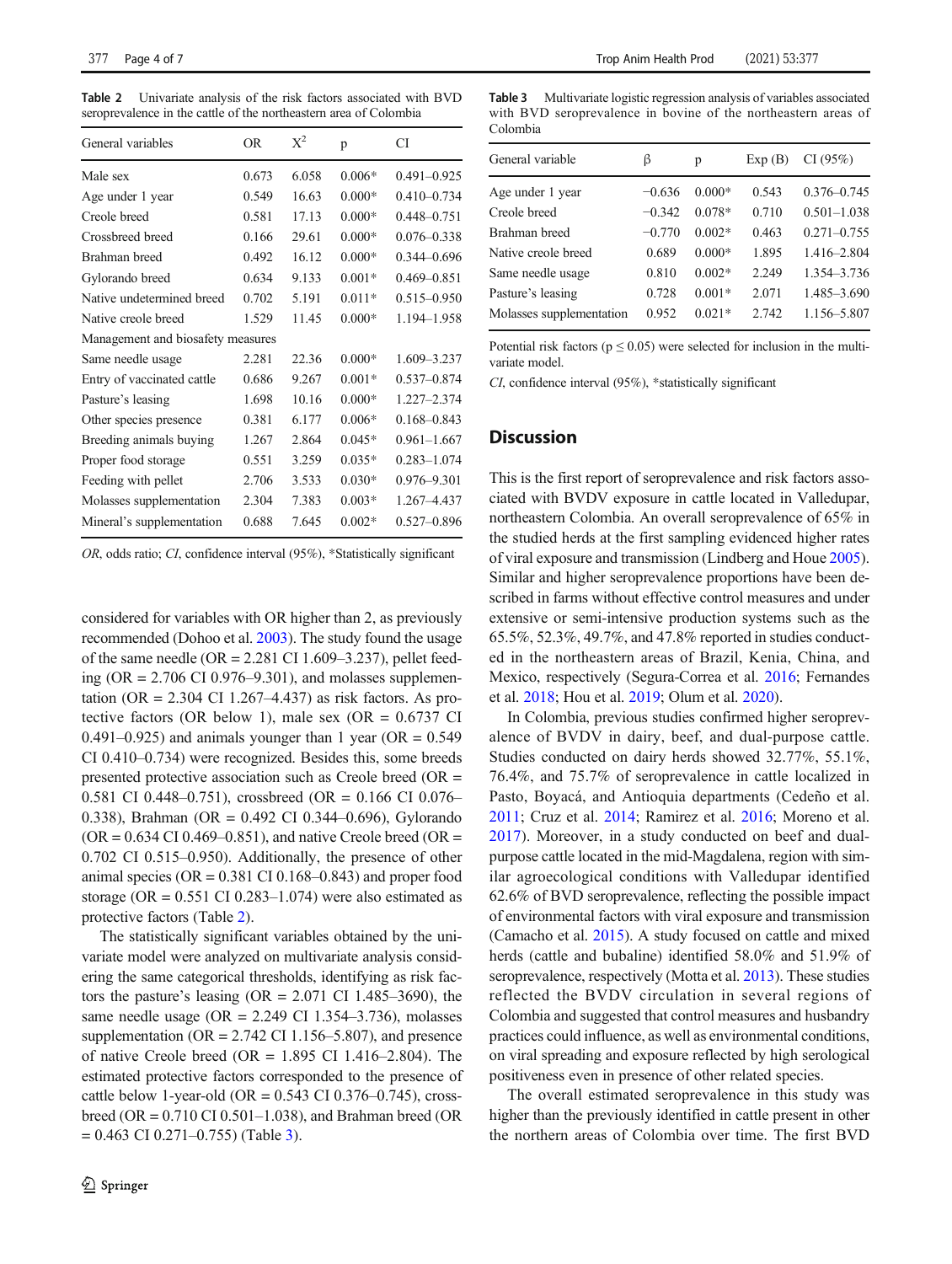report showed 5.7% of seropositivity in 2234 samples from 82 herds of Cordoba department with 46.3% farms affection (Otte et al. [1989](#page-6-0)). Posteriorly, other study in this department showed a seroprevalence of 29.4% in 170 cows from 32 herds (Betancur et al. [2007\)](#page-5-0). Similarly, in 2011, the seroprevalence in Cesar's department corresponded to 46% evaluated in 300 cows from 6 farms (Peña-Cortes [2011](#page-6-0)). Posteriorly, in the neighboring municipalities of Valledupar (Aguachica and Rio de Oro), a seroprevalence of 48% was found in 905 cattle sampled from 27 farms (Gálvis et al. [2016](#page-5-0)). This situation confirms the increase of BVDV spreading in the cattle population localized in the northern areas of Colombia. Besides this, the husbandry practices in Valledupar allow increased mobility of animals, particularly those in calf stages, a situation evidenced by a reduced number of animals subjected to the second sampling for serological persistence confirmation. This high mobility flow and the abovementioned conditions could affect the cattle's viral exposure and, finally, the possible establishment of BVDV of endemic infections.

Additionally, the level of involvement map reflects the reduced distance between different herds, supporting the possible higher uncontrolled flux of animals among herds with a probable indiscriminate pasture's leasing, influenced by dry seasons generating a reduced grass availability and an increased contact between animals during grazing. In this study, the first sampling was developed during the dry epoch, a situation that could impact on the results. It is important to consider that the high seroprevalence at the herd level could be a hint of PI animal presence. However, further studies ought to be conducted for PI identification, considering their major impact on viral dispersion, proposing test and cull strategy for the control and eradication of BVDV based on different country experiences (Greiser-Wilke et al. [2003\)](#page-5-0).

The presence of persistent serological positive animals in the second sampling could reflect possible new exposure to different circulating BVDV CP strains present in field, thus considering the high viral variability and the non-previous vaccination against the disease on the evaluated farms (Quintero et al. [2019\)](#page-6-0). The serological persistence in younger cattle could be influenced by maternal immunity persistence as well as the transplacental infection with CP strain after 120 pregnancy days (Sagar and Ridpath [2005\)](#page-6-0). Similarly, the high seroprevalences founded on the evaluated groups allows to infer a little benefit of vaccination against BVDV as an effective control measure (Lanyon et al. [2014](#page-5-0)). In this condition, a high viral transmission within herds may circumvent the prevention for fetal infection and the occurrence of PI animals (Lindberg and Houe [2005](#page-5-0)). Besides this, recognized persistent serological positive animals in the evaluated populations could reflect exposure to different BVDV genotypes, thus affecting the vaccination overall effectiveness (Fulton et al. [2020\)](#page-5-0).

Interestingly, the multivariate risk analysis recognized for the first time as BVD risk factors the pellet feeding and molasses supplementation. These conditions are often present in the Colombian traditional husbandry systems, particularly during dry seasons characterized by a continuously reduced grass offer, deriving on drinking and feeding bowl sharing, increasing the direct contact between animals which could increment viral transmission (Han et al. [2018\)](#page-5-0). Similarly, pasture leasing is a widespread practice in Valledupar's region, generating as previously discussed an increased flux of animals from different age ranges that share the same grazing areas, extending direct contact probability between bovines within the herds. Related to this, a study using Bayesian network analysis showed high BVD seropositivity in herds with frequent closed animal contacts between farms and herds with animals sharing the same grazing areas (Han et al. [2018](#page-5-0)).

Furthermore, the same needle's usage for drug and vaccine administration is a very frequent practice in extensive and semi-intensive production systems in Colombia. In this study, this condition was clearly identified as an important risk factor for BVDV exposure, inviting to improve the animal management and biosecurity practices adopted by farmers for reducing the viral infection-associated impacts.

Multivariate risk analysis identified as a protective factor the presence of calves aged less than 1 year inside herds, a condition previously reported in China, considering a reduced prevalence of BVDV in calves (Hou et al. [2019](#page-5-0)). Furthermore, cattle older than 18 months showed higher prevalence levels than youngster cattle in Ethiopia (Aragaw et al. [2018](#page-5-0)). In our study, this protective condition could be related to a reduced exposure based on calves' husbandry practices, maternal passive immunity persistence within the evaluated animals, and a clear absence of exposition by reproductive pressure (Brownlie [1990\)](#page-5-0).

About breeds, the multivariate risk analysis evidenced native Creole breed at more risk for BVDV exposure in comparison to the Brahman breed, which resulted in a protective factor. Native Creole cattle and crossbreeds were more likely to be seropositive compared to other breeds in Ethiopia (Aragaw et al. [2018\)](#page-5-0). This condition could be associated with cultural husbandry practices, considering that Brahman purebred animals are kept in improved management condition systems based on their genetic merit and value. Otherwise, native Creole breed is often used by farmers in traditional extensive systems, with a reduced application of biosecure practices, increasing the BVDV exposure probability.

This study confirmed the endemism of BVD in cattle localized in the Valledupar, northeastern Colombia. The high overall seroprevalence shows increased viral exposure of cattle in non-vaccinated farms. Based on a second sampling, finding persistent serological positive animals within different age ranges may reveal a continuous exposure to different viral genotypes or even evidence maternal immunity persistence.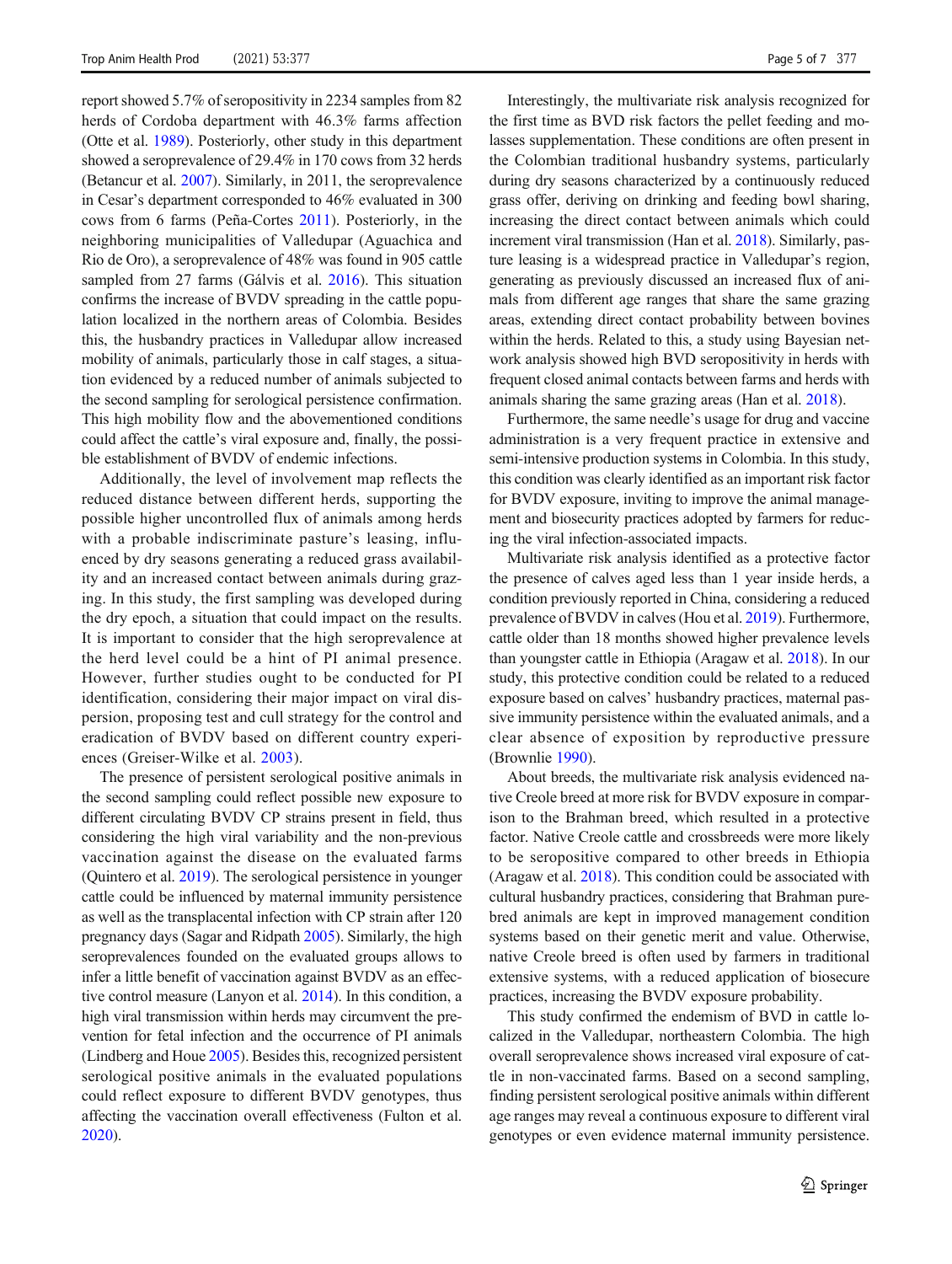<span id="page-5-0"></span>The main risk factors found in this study could be associated with an increased flux of animals within farms, sharing of the same grazing areas, conditions that increase direct contact and viral exposure. The same needle usage and the increased seropositivity in native Creole breed evidence the impact of cultural husbandry practices on BVDV transmission in a particular region and invite to improve management strategies to minimize the consequences of the disease within cattle populations. Even this study recognized persistent serological positive animals for the first time in Colombia; further studies should be conducted to find PI animals in the Valledupar's region, following up to implement test and cull protocols in addition to the improvement of biosecurity measures.

Acknowledgements The authors express gratitude to the Colombian Company of Veterinary Products VECOL S.A, AGROSAVIA, and ICA for financial, technical, and operative support during the present research.

Author contributions Lorena Catalina Martínez–Rodríguez conceptualized the study, performed research and data analysis, and contributed with new methods or study models. Blanca Lisseth Guzmán-Barragán validated the study designed, developed data curation and analysis, and wrote and drafted the present manuscript. Diego Ordoñez analyzed data and wrote and edited the manuscript. Gabriel Andres Tafur-Gómez validated the study designed, developed data curation and analysis, contributed with new methods or models, and wrote and edit the draft paper. All authors have read and agreed to the published version of the manuscript.

## **Declarations**

Ethics approval The animals used in this study received handling and treatment under qualified veterinary supervision following the animal experimentation rules described in the International Guiding Principles for Veterinary Research Involving Animals. The owners of the animal's assigned informed consent before their inclusion, and the personal or farm information were treated according to the habeas data Colombian laws.

Conflict of interest The authors declare no competing interests.

## References

- Aragaw, K., Sibhat, B., Ayelet, G., Skjerve, E., Gebremedhin, E.Z. and Asmare, K., 2018. Seroprevalence and factors associated with bovine viral diarrhea virus (BVDV) infection in dairy cattle in three milksheds in Ethiopia Tropical Animal Health and Production, 50, 1821–1827
- Betancur, C., Gogorza, L. and Martinez, F., 2007. Seroepidemiología de la diarrea viral bovina en Monteria (Cordoba, Colombia) Analecta Vet., 5, 6–11
- Brownlie, J., 1990. Pathogenesis of mucosal disease and molecular aspects of bovine virus diarrhoea virus Veterinary Microbiology, 23, 371–382
- Camacho, R.M., Carvajal, L.Y., Castellanos-Dominguez, Y.Z., Díaz, W.F. and Vásquez, M.C., 2015. Presence of IgG antibodies against reproductive infections in breeding bulls of Magdalena Medio, Colombia Revista Colombiana de Ciencias Pecuarias, 28, 323–330
- Cedeño, D., Benavides, B., Cardenas, G. and Herrera, C., 2011. Seroprevalence and risk factors associated to BHV-1 and DVBV in dairy herds in Pasto , Colombia , in 2011 Revista Lasallista de investigacion, 8, 61–68
- Cruz, A., Moreno, G., González, K. and Martínez, J., 2014. Determining the presence of antibodies to Neospora caninum and bovine viral diarrhea virus and its relationship to the reproductive performance of bovine females of Oicatá (Boyacá) Revista CES Medicina Veterinaria y Zootecnia, 9, 238–247
- Dohoo, I., Martin, W. and Stryhn, H., 2003. Veterinary epidemlologic research, M. S. McPike (ed), (Transcontinental Prince Edward Island: Charlottetown - Canada)
- Fernandes, L.G., Pituco, E.M., de Campos Nogueira Romaldini, A.H., De Stefano, E., Clementino, I.J., Maia, A.R.A., de Sousa Américo Batista Santos, C., Alves, C.J. and de Azevedo, S.S., 2018. Spatial analysis for bovine viral diarrhea virus and bovine herpesvirus type 1 infections in the state of Paraíba, northeastern Brazil BMC Veterinary Research, 14, 1–9
- Frey, A., Di Canzio, J. and Zurakowski, D., 1998. A statistically defined endpoint titer determination method for immunoassays Journal of Immunological Methods, 221, 35–41
- Fulton, R.W., Cook, B.J., Payton, M.E., Burge, L.J. and Step, D.L., 2020. Immune response to bovine viral diarrhea virus (BVDV) vaccines detecting antibodies to BVDV subtypes 1a, 1b, 2a, and 2c Vaccine, 38, 4032–4037
- Gallego, M.., de Galvis, A.., Cortés, E. and de Agudelo, D.., 1986. Informe preliminar sobre detección de animales portadores de virus de diarrea viral bovina en la sabana de Bogota. In:, Congreso Nacional de Medicina Veterinaria y Zootecnia, (Bucaramanga - Colombia)
- Gálvis, T., Bautista, H., Vázquez, M.C., Gálvis García, T., Bautista Amorocho, H. and Vázquez, M.C., 2016. Prevalencia de anticuerpos contra diarrea viral bovina, virus sincitial bovino, rinotraqueitis infecciosa bovina, leucosis bovina, Neospora caninum, parainfluenza bovina (PI3) y paratuberculosis, en ganadería bovina de fincas ubicadas en Aguachica y Rio d Revista Facultad de Ciencias de la Salud UDES, 3, 36
- Greiser-Wilke, I., Grummer, B. and Moennig, V., 2003. Bovine viral diarrhoea eradication and control programmes in Europe Biologicals, 31, 113–118
- Griffiths, I.B., Gallego M., M.I., Marino J. O., De Clavijo, E. and Diaz, I., 1983. Antibodies against viral pathogens in dairy cattle in Colombia Tropical Animal Health and Production, 15, 214
- Han, J.H., Holter, J., Moffat, J., Weston, J.F., Heuer, C. and Gates, M.C., 2018. Using Bayesian network modelling to untangle farm management risk factors for bovine viral diarrhoea virus infection Preventive Veterinary Medicine, 161, 75–82
- Hou, P., Zhao, G., Wang, H. and He, H., 2019. Prevalence of bovine viral diarrhea virus in dairy cattle herds in eastern China Tropical Animal Health and Production, 51, 791–798
- ICA, 2016. Censo Pecuario Nacional
- IDEAM, 2014. Atlas climatológico de Colombia
- Lanyon, S.R., Hill, F.I., Reichel, M.P. and Brownlie, J., 2014. Bovine viral diarrhoea: pathogenesis and diagnosis. Veterinary journal, 199, 201–9
- Laureyns, J., Ribbens, S. and de Kruif, A., 2010. Control of bovine virus diarrhoea at the herd level: Reducing the risk of false negatives in the detection of persistently infected cattle. The Veterinary Journal, 184, 21–26
- Lindberg, A. and Houe, H., 2005. Characteristics in the epidemiology of bovine viral diarrhea virus (BVDV) of relevance to control Preventive Veterinary Medicine, 72, 55–73
- Moreno, G., Benavides, E., Guerrero, B. and Cruz-Carrillo, A., 2017. Association between seropositivity to bvd virus, leptospira interrogans and neospora caninum and abortions in small holder